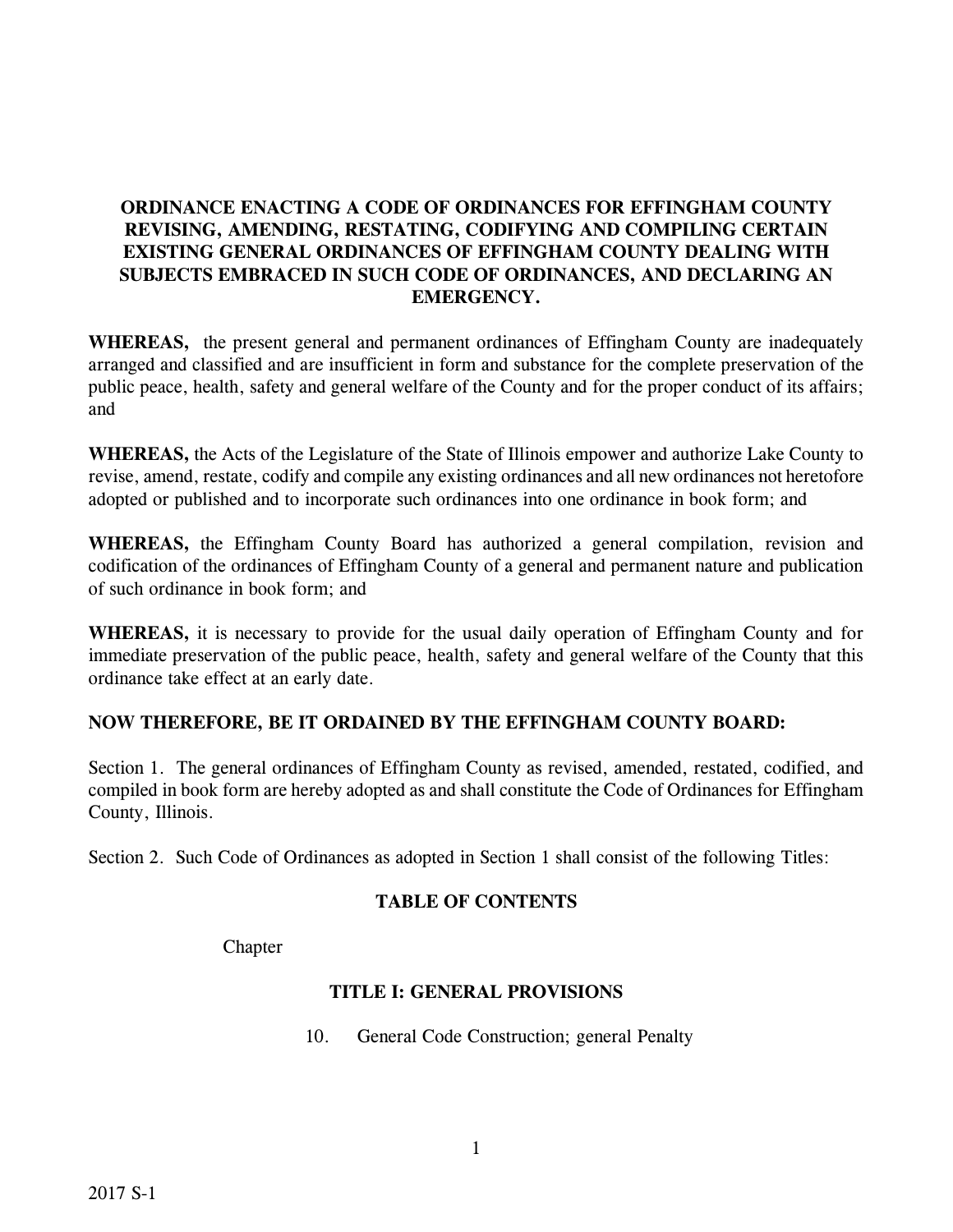#### **TITLE III: ADMINISTRATION**

- 30. General Provisions
- 31. Emergency Management
- 32. County Board
- 33. Officials and Employees
- 34. Policies and procedures
- 35. County Organizations
- 36. Tax and Finance

## **TITLE V: PUBLIC WORKS AND SOLID WASTE**

- 50. Water Wells
- 51. Private Sewage Disposal
- 52. Solid Waste; Landfills

#### **TITLE VII: TRAFFIC CODE**

#### [Reserved]

#### **TITLE IX: GENERAL REGULATIONS**

- 90. Animal Control
- 91. Fair Housing
- 92. Fireworks
- 93. Smoking

### **TITLE XI: BUSINESS REGULATIONS**

- 110. Alcoholic Beverages
- 111. Raffle Code
- 112. Peddlers, Solicitors, and the Like
- 113. Body Art Businesses
- 114. Adult Oriented Businesses
- 115. Food Establishments

## **TITLE XIII: GENERAL OFFENSES**

130. Truancy

#### **TITLE XV: LAND USAGE**

150. Subdivisions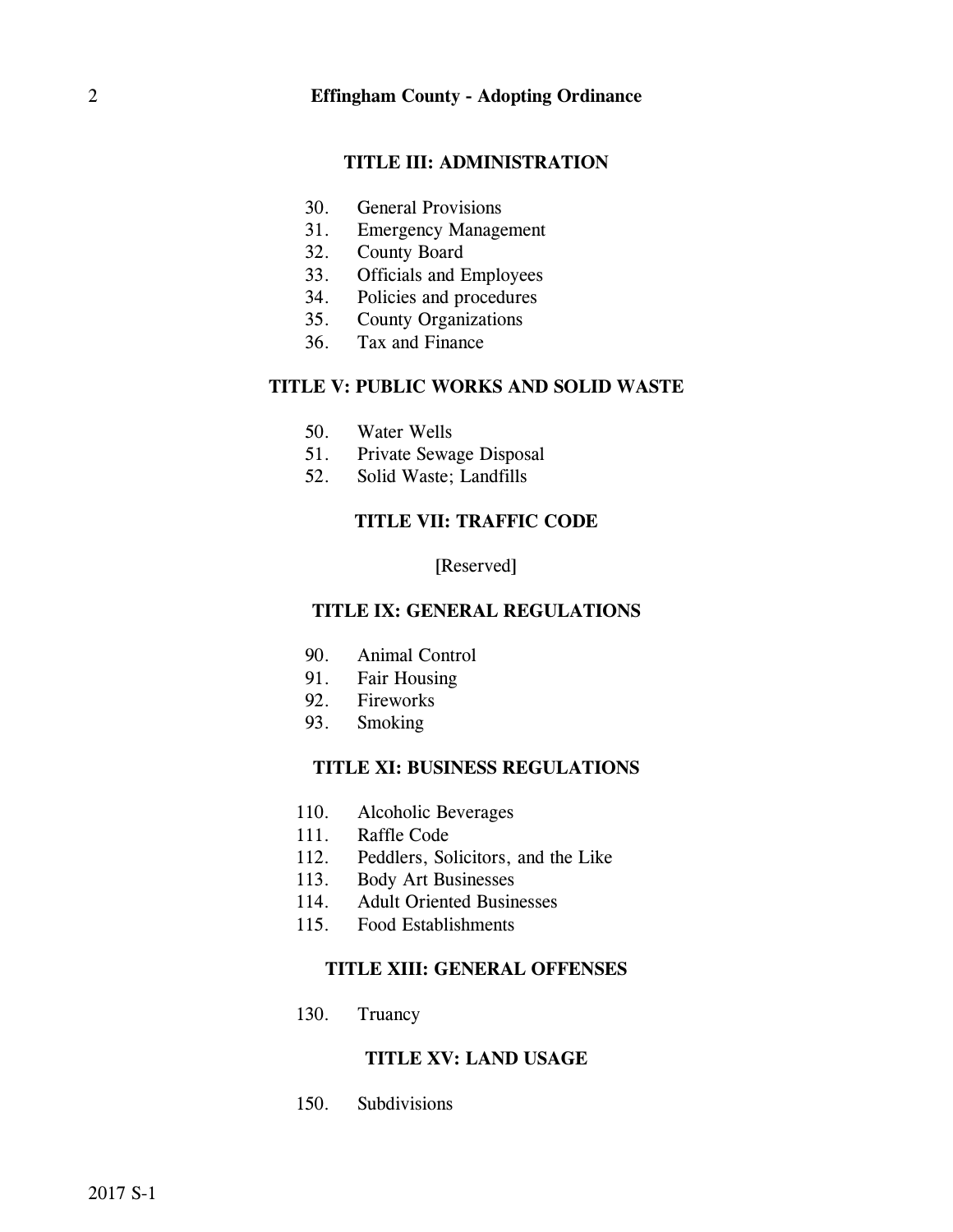## **TABLE OF SPECIAL ORDINANCES**

References to Illinois Compiled Statutes References to Prior Code References to Ordinances

#### **INDEX**

Section 3. All prior ordinances pertaining to the subjects treated in such Code of Ordinances shall be deemed repealed from and after the effective date of this ordinance except as they are included and reordained in whole or in part in such Code; provided, such repeal shall not affect any offense committed or penalty incurred or any right established prior to the effective date of this ordinance, nor shall such repeal affect the provisions of ordinances levying taxes, appropriating money, annexing or detaching territory, establishing franchises, or granting special rights to certain persons, authorizing public improvements, authorizing the issuance of bonds or borrowing of money, authorizing the purchase or sale of real or personal property, granting or accepting easements, plat or dedication of land to public use, vacating or setting the boundaries of streets or other public places; nor shall such repeal affect any other ordinance of a temporary or special nature or pertaining to subjects not contained in or covered by the Code.

Section 4. Such Code shall be deemed published as of the day of its adoption and approval by the Effingham County Board and the Clerk of Effingham County is hereby authorized and ordered to file a copy of such Code of Ordinances in the Office of the Clerk.

Section 5. Such Code shall be in full force and effect as provided in Section 6, and such Code shall be presumptive evidence in all courts and places of the ordinance and all provisions, sections, penalties and regulations therein contained and of the date of passage, and that the same is properly signed, attested, recorded, and approved and that any notices thereof as required by law have been given.

Section 6. This ordinance is declared necessary for the immediate preservation of the peace, health, safety and general welfare of the people of Effingham County and shall take effect in 30 days.

**PASSED AND ADOPTED** by Effingham County, Illinois on this 18th day of July, 2016.

Motion Rob Arnold Second Jeff Simpson

James Niemann /s/ Jim Niemann, Effingham County Board Chairman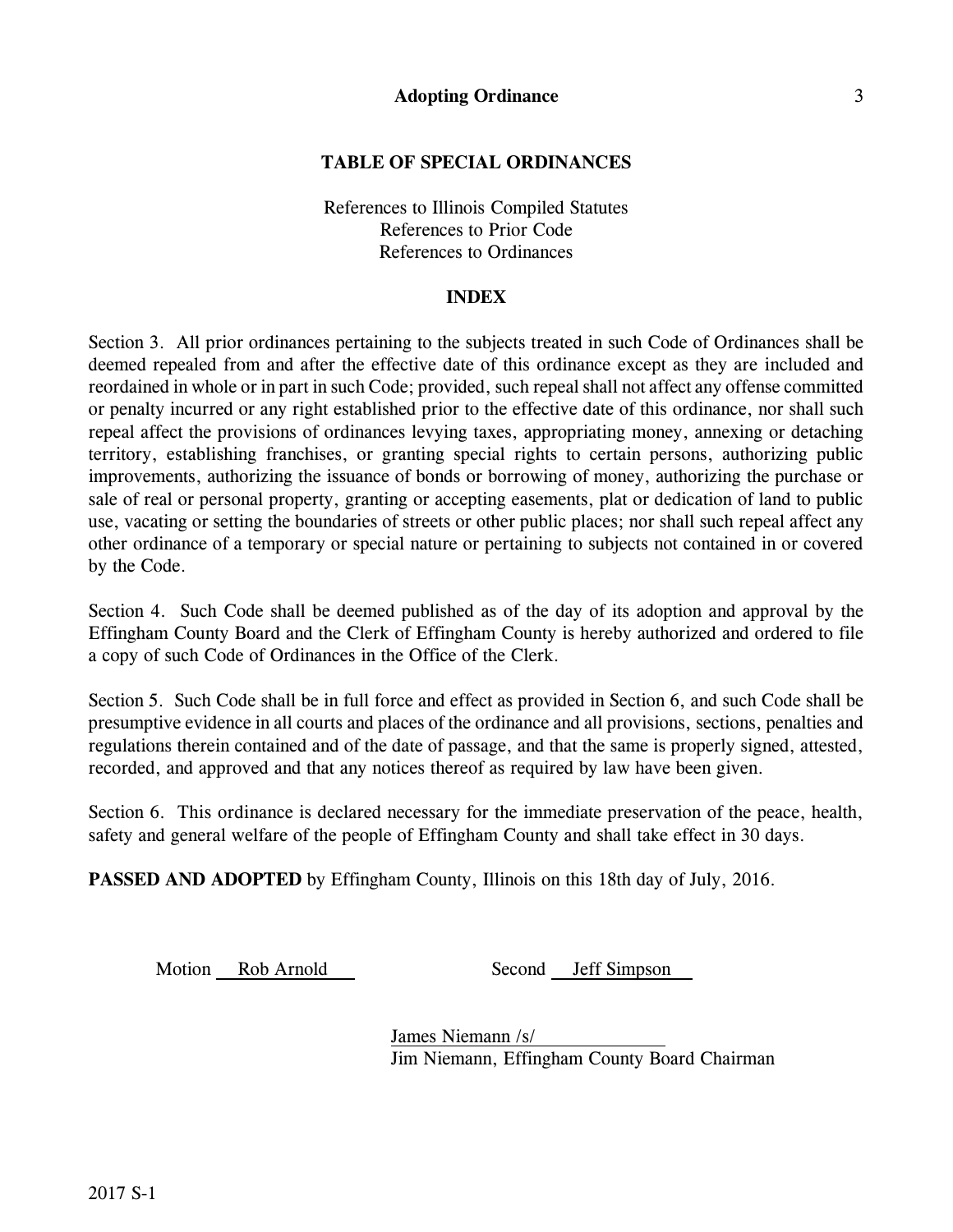# 4 **Effingham County - Adopting Ordinance**

Attest

Kerry Hirtzel /s/

Kerry Hirtzel, Effingham County Clerk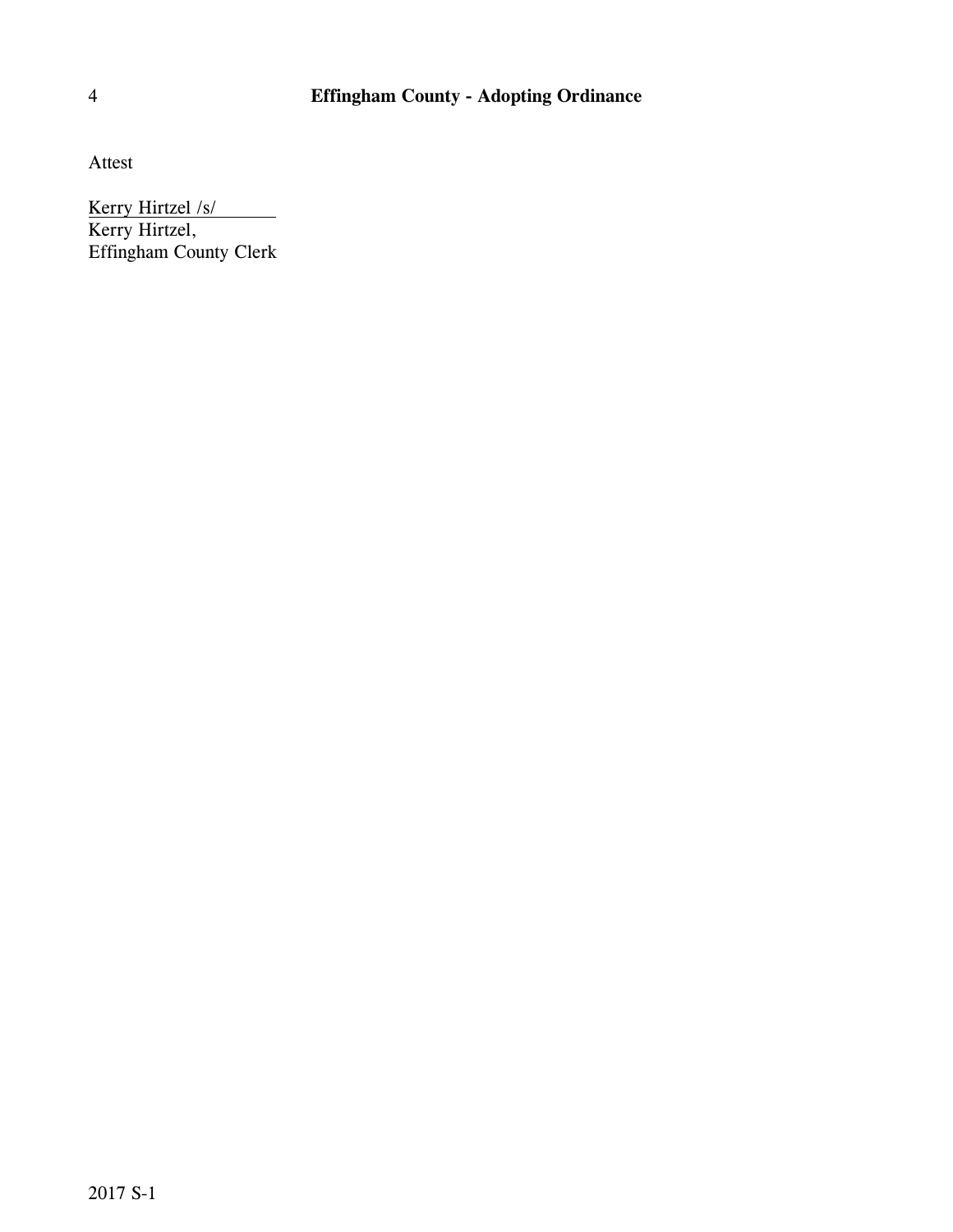## Ord. 17-78

# **AN ORDINANCE ENACTING AND ADOPTING A SUPPLEMENT TO THE CODE OF ORDINANCES FOR EFFINGHAM COUNTY,ILLINOIS AND DECLARING AN EMERGENCY.**

**WHEREAS,** American Legal Publishing Corporation of Cincinnati, Ohio, has completed the 2017 S-l supplement to the Code of Ordinances of Effingham County, which supplement contains all ordinances of a general and permanent nature enacted since the prior supplement to the Code of Ordinances of Effingham County; and

**WHEREAS,** American Legal Publishing Corporation has recommended the revision or addition of certain sections of the Code of Ordinances which are based on or make reference to sections of the Illinois code; and

**WHEREAS,** it is the intent of the Effingham County Board to accept these updated sections in accordance with the changes of the law of the State of Illinois; and

**WHEREAS,** it is necessary to provide for the usual daily operation of the municipality and for the immediate preservation of the public peace, health, safety and general welfare of the municipality that this ordinance take effect at an early date;

# **NOW, THEREFORE, BE IT ORDAINED BY THE EFFINGHAM COUNTY BOARD OF EFFINGHAM COUNTY:**

- Section 1. That the 2017 S-l supplement to the Code of Ordinances of Effingham County as submitted by American Legal Publishing Corporation of Cincinnati, Ohio, and as attached hereto, be and the same is hereby adopted by reference as if set out in its entirety.
- Section 2. Such supplement shall be deemed published as of the day of its adoption and approval by the Effingham County Board and the Clerk of Effingham County is hereby authorized and ordered to insert such supplement into the copy of the Code of Ordinances kept on file in the Office of the Clerk.
- Section 3. This ordinance is declared to be an emergency measure necessary for the immediate preservation of the peace, health, safety and general welfare of the people of this municipality, and shall take effect at the earliest date provided by law.

**PASSED AND ADOPTED** by the Effingham County Board of Effingham County, Illinois on October 16, 2017.